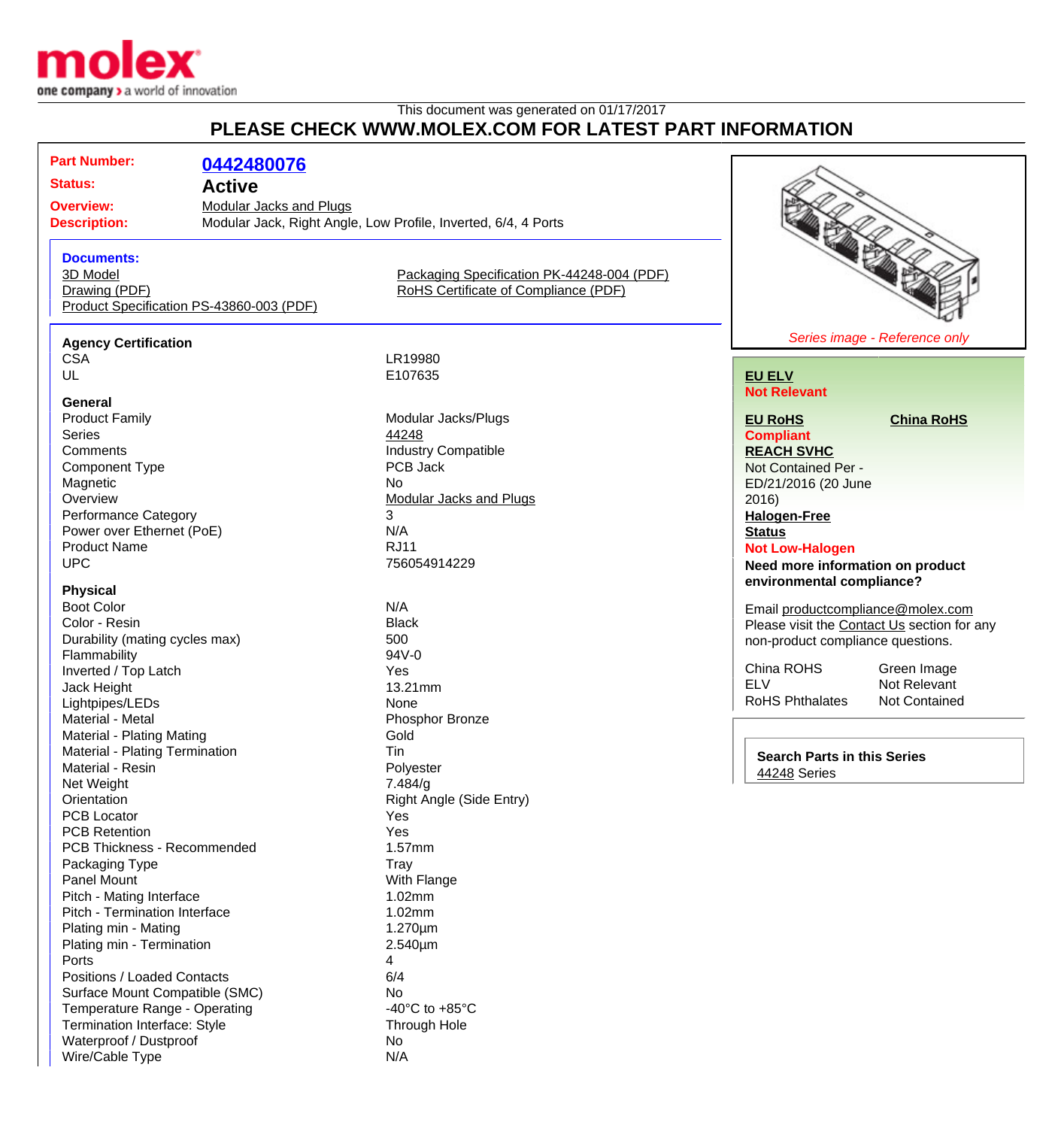| <b>Electrical</b><br>Current - Maximum per Contact<br>Grounding to PCB<br>Shielded<br>Voltage - Maximum                                                                       | 1.5A<br>N٥<br>N٥<br>150V AC (RMS) |
|-------------------------------------------------------------------------------------------------------------------------------------------------------------------------------|-----------------------------------|
| Solder Process Data<br>Duration at Max. Process Temperature (seconds)<br>Lead-freeProcess Capability<br>Max. Cycles at Max. Process Temperature<br>Process Temperature max. C | 005<br>WAVE<br>001<br>260         |
| <b>Material Info</b>                                                                                                                                                          |                                   |
| <b>Reference - Drawing Numbers</b><br>Packaging Specification<br><b>Product Specification</b>                                                                                 | PK-44248-004<br>PS-43860-003      |

## This document was generated on 01/17/2017 **PLEASE CHECK WWW.MOLEX.COM FOR LATEST PART INFORMATION**